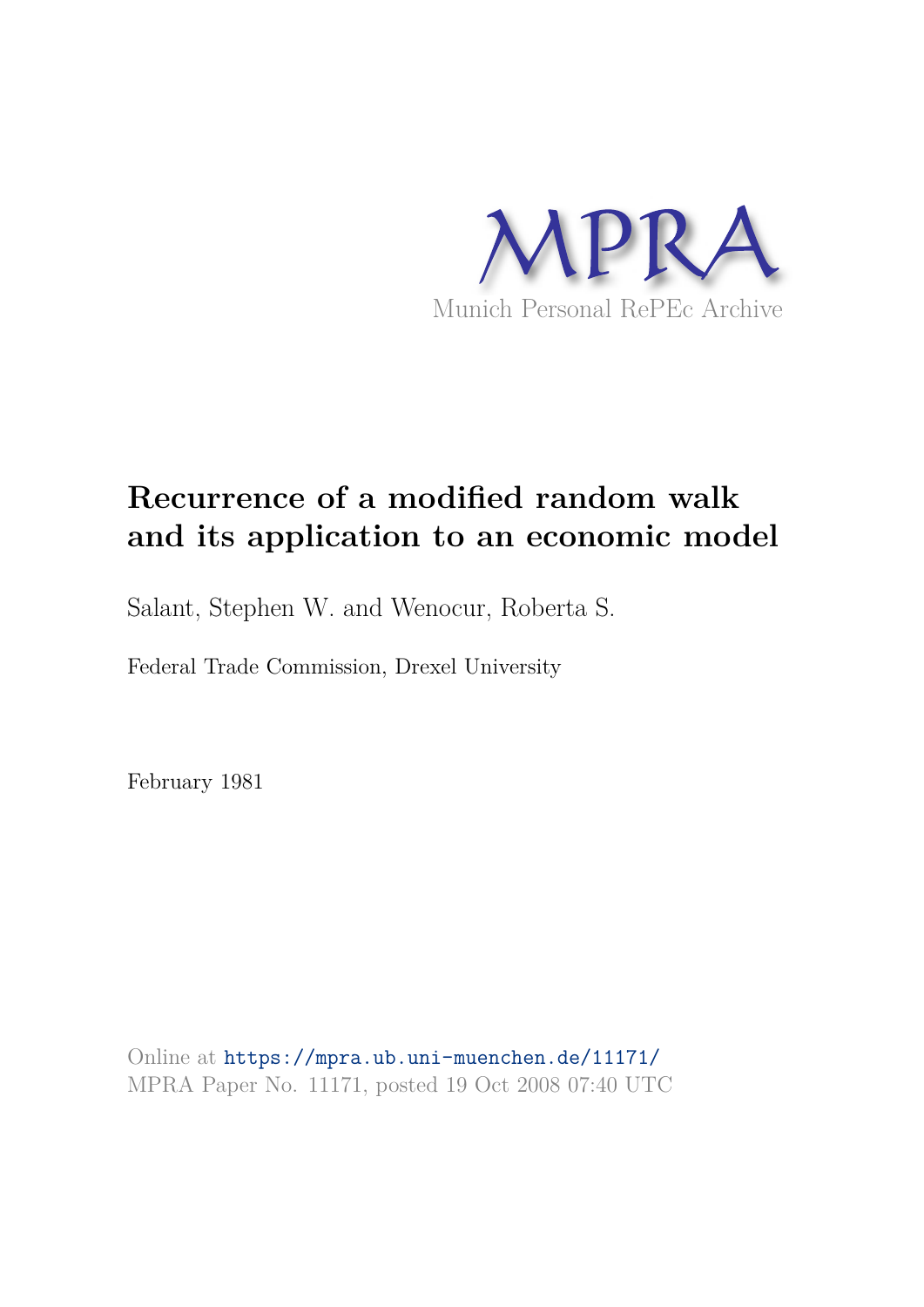## RECURRENCE OF A MODIFIED RANDOM WALK AND ITS APPLICATION TO AN ECONOMIC MODEL\*

ROBERTA S. WENOCUR<sup>+</sup> AND STEPHEN W. SALANT‡

Abstract. A modification of Chung and Fuchs' (Mem. Amer. Math. Soc., <sup>6</sup> (1951), pp. 1-12) recurrence theorem for random walks leads to an analogous result for a different discrete parameter Markov process. This latter process is applicable to an analysis of price stabilization programs involving purchases and sales from a buffer stock.

1. The stochastic model. By means of the following stochastic model, Salant (1981) analyzes how speculators maximizing expected profits under "rational expectations" would respond to a government price stabilization program involving purchases and sales from a buffer-stock. Let  $\mathbb N$  denote the set of nonnegative integers,  $\{0, 1, 2, \dots\}$ . At time  $t \in \mathbb{N}\setminus\{0\}$ , a harvest,  $H_t$ , of random size, is produced, drawn independently from an unchanging distribution; part of the harvest is consumed and the remainder is stored by the government or the private sector, with  $\theta_t$  denoting the combined stock at the beginning of period t. Consumer demand for the commodity is assumed to increase as prices decrease. Salant shows that in any period, the market price which induces profit-seeking speculators and the government to sell exactly what consumers demand can be written as a decreasing function of the total stock at the beginning of the period. It is shown that when  $\theta$ , is in a range of  $a \leq \theta$ ,  $\leq b$ , the government can keep the market price at the official level  $\overline{P}$ . When  $\theta_t$  falls below a, speculators "attack" the government stock, purchasing it in its entirety; the government is no longer able to defend the ceiling, and the price rises, much as it did in the gold market in 1968 when the government's stockpile was attacked (see, for example, Wolfe (1976)). If  $\theta_t$  climbs above b, buffer-stock managers do not have the funds needed to support the floor and the market price falls. Letting  $D(\cdot)$  denote the consumer demand function and  $P^+(\cdot)$  denote the price function, the following stochastic difference equation and associated initial condition,  $\theta_0 = a_0$ , describe the evolution of stocks:

(1') 
$$
\theta_{t+1} = \theta_t + H_{t+1} - D(P^+(\theta_t)).
$$

Under the assumption that

$$
\mu = D(\bar{P}) = E(H_t),
$$

we shall show, by means of a theorem proved in  $\S$  3, that for a buffer-stock manager, speculative attacks and an inability to defend the floor are recurrent events. It is almost certain that there is no way for the manager to avoid speculative attacks altogether, however large the initial stockpile, as long as the official price is set so that demand equals (or exceeds) the expected harvest.

Other aspects of the general problem warrant study as well, but are not investigated here; one such is the waiting time until the first attack. Here, we consider the case of a government whose goal is a fixed price (or "peg"), and whose policy is to maintain this price, as was done in the gold market for much of this century (refer to Wolfe (1976)). In another direction, however, we could extend our analysis to the case in which the goal is to keep the price within an interval (or "band"), with corresponding policy of appropriate intervention when the price reaches either endpoint of the

<sup>\*</sup> Received by the editors October 2, 1979, and in final revised form April 18, 1980.

<sup>-</sup> Department of Mathematical Sciences, Drexel University, Philadelphia, PA 19104.

<sup>t</sup> Federal Trade Commission, Washington, DC 20580.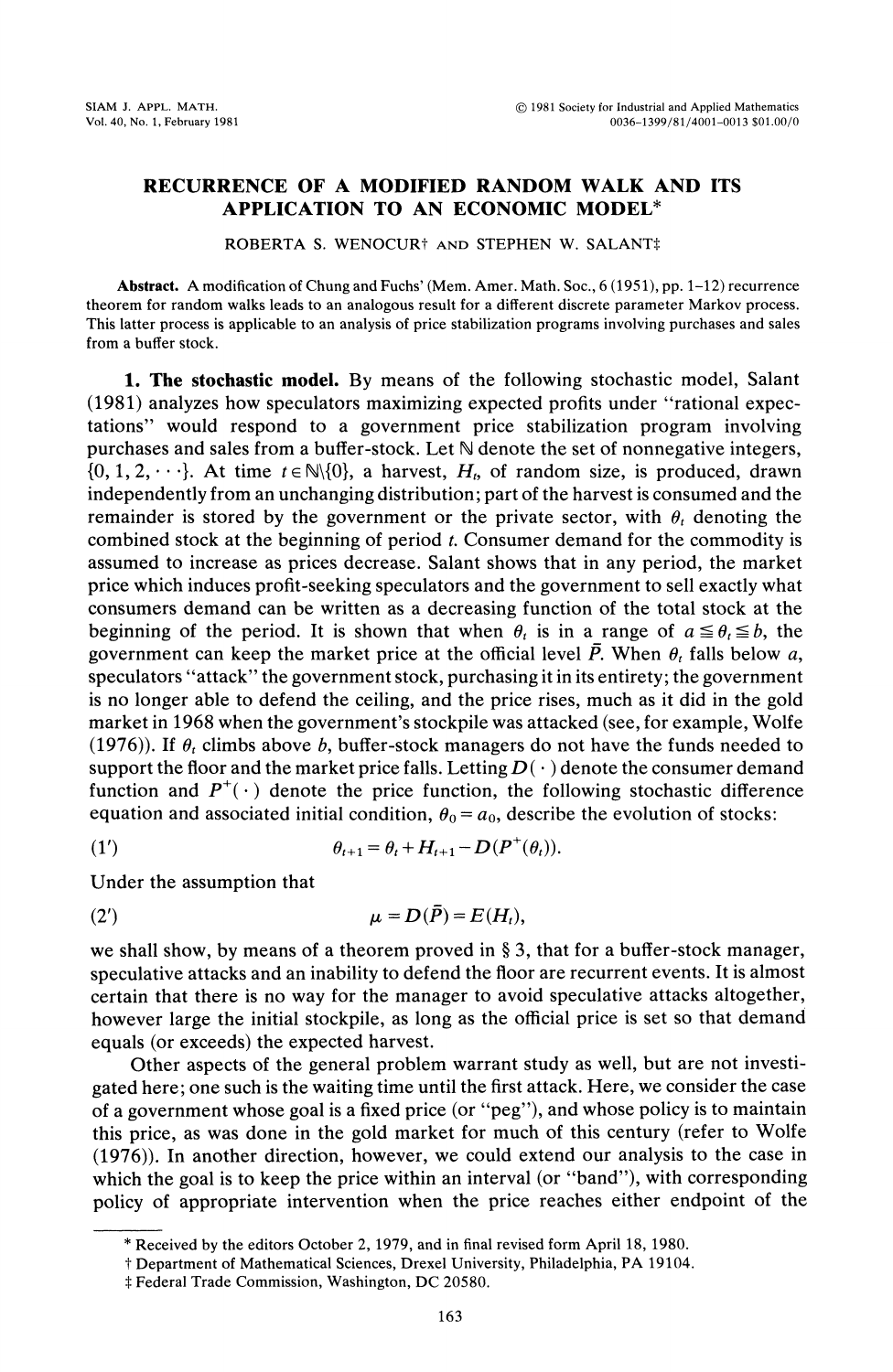interval. For example, such a policy is now being attempted to stabilize grain prices. The analysis of this extension requires a different approach which is being pursued separately.

2. Notation. We now examine <sup>a</sup> basic recurrence property of <sup>a</sup> specific discrete parameter Markov process,  $\{X_n, n \in \mathbb{N}\}$ , which we call a modified one-dimensional random walk.  $\mathscr{E}_1, \mathscr{E}_2, \cdots$  are independent, identically distributed, nondegenerate, real-valued random variables on a probability space  $(\Omega, \mathcal{A}, \mathbb{P})$ , with finite mean  $\mu$  and common distribution function F.  $\omega$  denotes an element of  $\Omega$ .  $g : \mathbb{R} \to \mathbb{R}$  is a monotone, nondecreasing function satisfying

$$
g(x) \begin{cases} \leq \mu, & x < a, \\ = \mu, & a \leq x \leq b, \\ \geq \mu, & x > b, \end{cases}
$$

for some fixed a,  $b \in \mathbb{R}$ . The process  $\{X_n\}$  is defined as

$$
X_0 = a_0
$$
,  $a \le a_0 \le b$ ,  $(a_0 \text{ constant})$ ,  
\n $X_n = X_{n-1} + \mathcal{E}_n - g(X_{n-1})$ ,  $n \ge 1$ .

and the process  $\{S_n^{(M)}\}$  is defined as

$$
S_0^{(M)} = X_M,
$$
  
\n
$$
S_n^{(M)} = S_{n-1}^{(M)} + \mathcal{E}_{M+n} - \mu, \qquad n \ge 1.
$$

For convenience,  $S_n = S_n^{(0)}$ . We note that  $\{S_n, n \in \mathbb{N}\}\$  is a classical random walk, and that the process  $\{X_n, n \in \mathbb{N}\}\$ is identical to  $\{S_n, n \in \mathbb{N}\}\$ when  $g(x) \equiv \mu$ .

## 3. A recurrence property. Now, we present the following result.

THEOREM. If  $\mathscr{E}_1, \mathscr{E}_2, \cdots$  are i.i.d. real-valued random variables with common distribution function  $F$  and finite mean  $\mu$ , in the sense that

$$
\int_{-\infty}^{\infty} |x| \, dF < \infty,
$$

then

$$
\mathbb{P}\{X_n < a \text{ i.o.}\} = 1,
$$

and

$$
\mathbb{P}\{X_n > b \text{ i.o.}\}=1.
$$

In view of  $(1')$  and  $(2')$ , setting

$$
X_t = \theta_t, \quad \mathscr{E}_t = H_t, \quad g(x) = D(P^+(x)),
$$

we reach the conclusion that, indeed (in the context of  $\S$  1), speculative attacks and an inability to defend the floor are recurrent events.

Proof. Let

(1) 
$$
A = \left\{-\infty = \lim_{n \to \infty} S_n < \lim_{n \to \infty} S_n = +\infty\right\}.
$$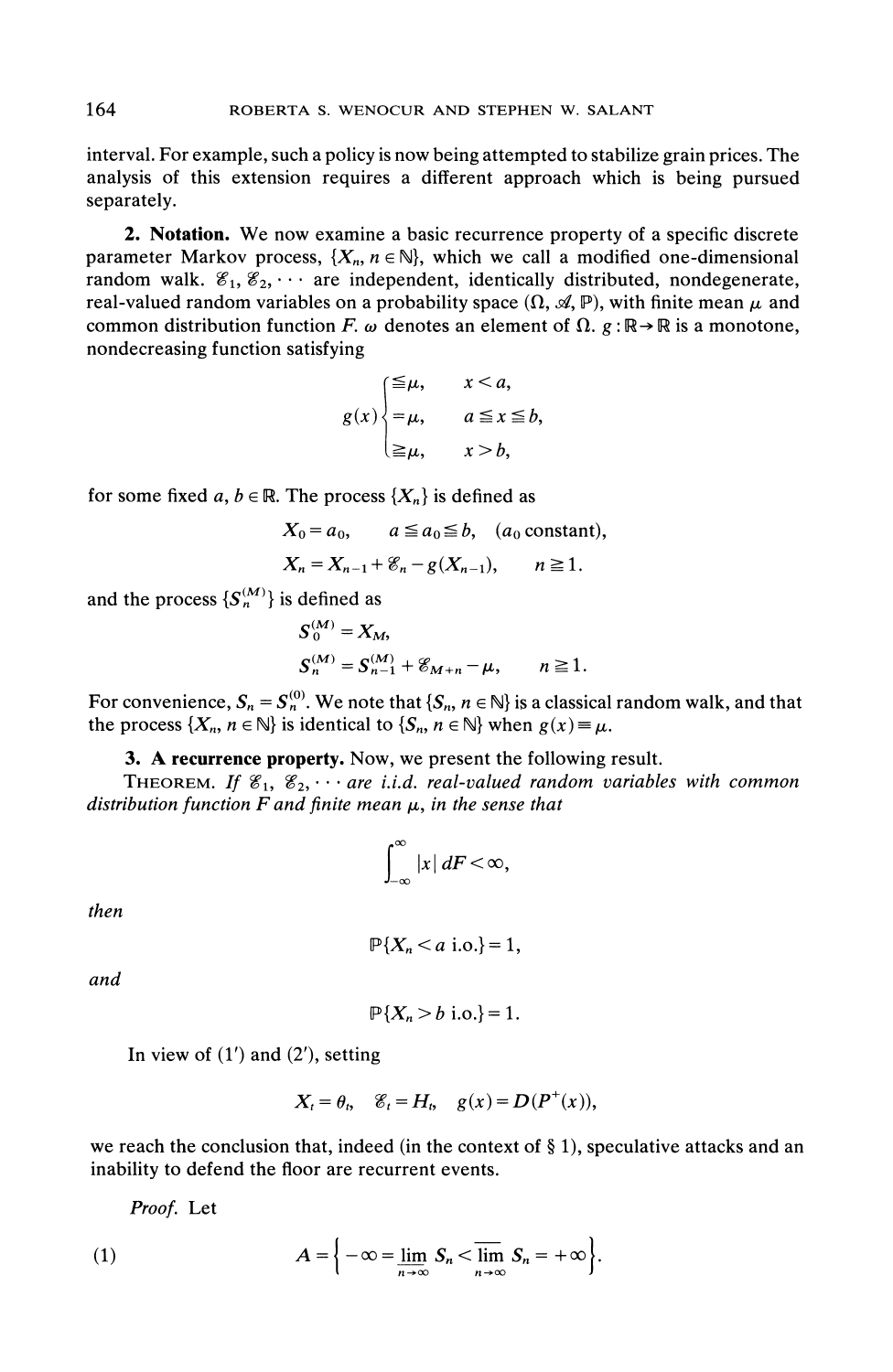By a slight modification of a theorem of Chung and Fuchs (1951), to be discussed in  $\S 4$ ,

(2) P(A) 1.

For  $\omega \in A$ , (1) guarantees the existence of a stopping time  $N_0 < \infty$  such that

$$
S_{N_0}
$$

and

 $S_i \geq a$  for all  $i < N_0$ .

Certainly, if  $X_n \ge a$  for all  $n < N_0$ 

$$
X_{N_0}\leq S_{N_1}
$$

Therefore, there exists  $N_1 \leq N_0$  such that  $X_{n_1} < a$ . Suppose

$$
X_n \leq b \text{ for all } n \geq N_1.
$$

Then

$$
S_{n-N_1}^{(N_1)} \leq X_n \leq b \quad \text{ for all } n \geq N_1.
$$

But this contradicts  $\omega \in A$ , since a translation of the S-process at the N<sub>1</sub>th step does not affect its recurrence. Therefore, there exists  $N_2 > N_1$  such that

$$
X_{N_2} > b,
$$

and

$$
X_n \leq b \quad \text{for all } N_1 \leq n < N_2.
$$

Continuing in this fashion, employing an induction argument, we obtain

$$
A \subset \{X_n < a \text{ i.o.}\} \quad \text{and} \quad A \subset \{X_n > b \text{ i.o.}\}.
$$

An appeal to (2) establishes our result.

**4. Remarks.** Given a process  $\{Y_n\}$ , and  $\omega \in \Omega$ , the value  $r \in \mathbb{R}$  is *recurrent* for  $\omega$ with respect to  ${Y_n}$  if for every  $\delta > 0$ 

$$
|Y_n(\omega)-r|<\delta\quad\text{i.o.}
$$

Let  $\mathscr{E}_1$  be a nondegenerate random variable that assumes values other than integral multiples of a fixed number. Chung and Fuchs (1951), and again, Chung and Ornstein (1962) have shown that under the above assumption, for every  $r \in \mathbb{R}$ , for every  $\delta > 0$ ,

$$
\mathbb{P}\left\{\left|S_n - r\right| < \delta \text{ i.o.}\right\} = 1.
$$

However, in addition, it follows from (3) and a standard argument employing the separability of R and the Archimedian principle that, for almost every  $\omega \in \Omega$ , all real values are recurrent with respect to  $\{S_n^{(M)}, n \in \mathbb{N}\}\)$ . More precisely, for any M,

(4) 
$$
\mathbb{P}\left(\bigcap_{\delta} \bigcap_{r \in \mathbb{R}} \{|S_n^{(M)} - r| < \delta \text{ i.o.}\}\right) = 1.
$$

Of course, (2) follows from (4) for the case of nondegenerate, nonlattice  $\mathscr{E}_1$ ; in the lattice case, (2) follows from the appropriate analogue of (4).

An immediate consequence of (4) is that the process  $\{S_n: n \in \mathbb{N}\}\$  almost surely produces a countable, dense set of real numbers (see Chung (1974, p. 272)).